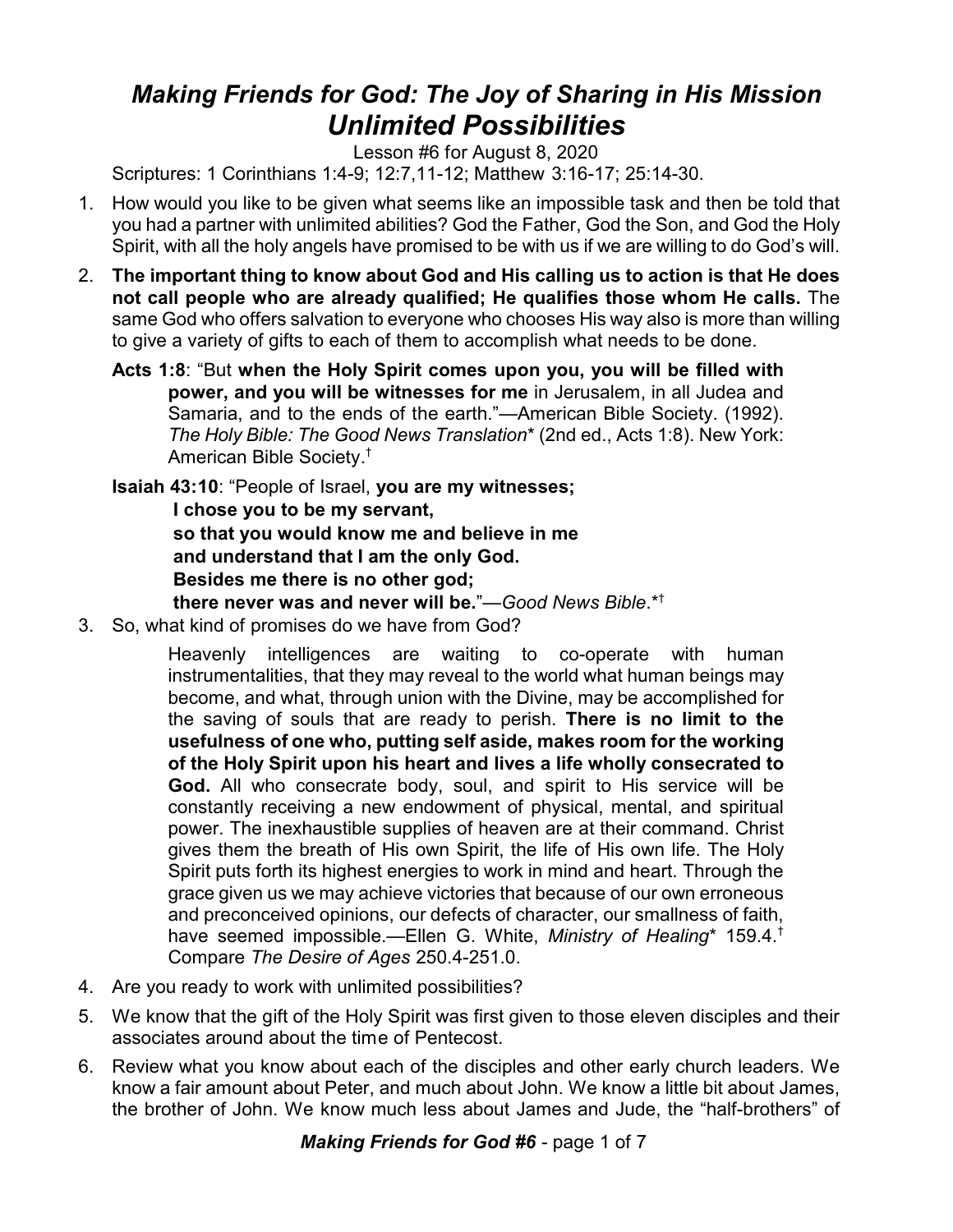Jesus. We know that Andrew was always ready to help others who had questions. He was a kind of "people person" and was always aware of what others around him were doing. Matthew had been a tax collector and was very precise, exact, and accurate in his details. Thomas got the name *doubting Thomas* because he was always ready to question. Simon, the Zealot or Patriot, wanted nothing more than to get rid of the Romans! We know very little about the other disciples. And yet, God took that motley crew and said He was going to turn the world upside down using them!

- 7. Did God intentionally choose this group of people with such a wide variety of backgrounds and abilities? What advantage would that be?
- 8. Read 1 Corinthians 12:12-22. Paul recognized that like the human body with all of its different parts, the church needs people with different skills and different abilities. Thus, it should be clear to us that while some other church members may do things which seem strange or unusual to us, God can use them to reach people that we could not reach.
- 9. So, which part of the body do you think best describes you? How would the body (the church) get along without you? **What are you doing to promote the body of Christ?**

**Romans 12:4**: We have many parts in the one body, and all these parts have different functions.—*Good News Bible*.\*

- 10. The human body has an incredible number of different parts. There are trillions of cells, all working together for their mutual benefit. If we did not have the tiny little bones in our ears, we could not hear. Without our eyelashes, we would probably fairly quickly get irritating things like dust in our eyes, and we would scratch our corneas and eventually go blind.
- 11. It is that way with the church also. The person who comes in on Fridays and cleans the church is doing an essential service although we may not even know his or her name. The person who comes in and starts the air conditioner or the heater at the appropriate time is essential even though not very well known. Some churches meet under trees!
- 12. So, what do you think God is asking you to do for His church? You do not have to be highly talented to serve God's church; you need to recognize what God wants you to do and do it.
- 13. Each one of us has certain talents and abilities. Some of them may be inherited from our parents; others may just fit our personality. In 1 Corinthians 12, Ephesians 4, and Romans 12, we read about the gifts that God particularly focuses on for the building up of the church. We need to recognize several things about these gifts; **the most important thing we must recognize is that all those gifts come from God.** 
	- **1 Corinthians 12:11,18**: <sup>11</sup>But it is one and the same Spirit who does all this; as he wishes, he gives a different gift to each person.... <sup>18</sup>As it is, however, God put every different part in the body just as he wanted it to be.—*Good News Bible*.\*
	- **Ephesians 4:7-8**: <sup>7</sup> Each one of us has received a special gift in proportion to what Christ has given. <sup>8</sup>As the scripture says:

"When he went up to the very heights,

he took many captives with him;

he gave gifts to people."—*Good News Bible*.\*

14. First Corinthians 12:11 tells us that God gives at least one gift to every person. Do you

*Making Friends for God #6* - page 2 of 7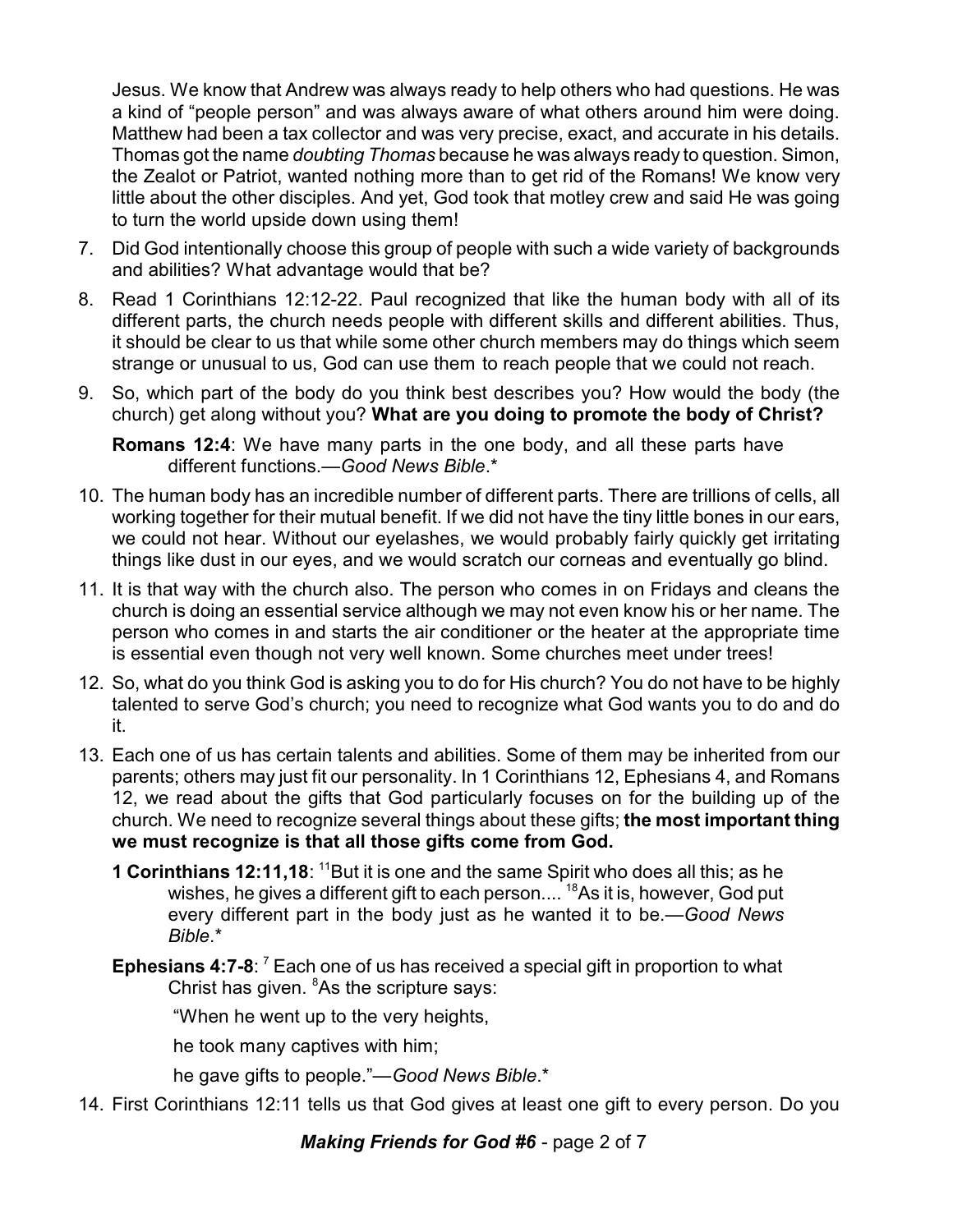know what your gift is? Do you know what God wants you to do? On December 2, 1903, Ellen White wrote the following letter to Dr. George Hare.

We are all members of God's family, all in a greater or less degree entrusted with God-given talents, for the use of which we are held responsible. Whether our talent be great or small, we are to use it in God's service, and we are to recognize the right of everyone else to use the gifts entrusted to them.

Never should we disparage the smallest physical, intellectual, or spiritual capital.—[from a letter to Dr. George A. Hare, written December 2, 1903, File H. 260–'03] *TDG*\* 345.4.‡

- 15. Jesus is our Example for everything.
	- **Matthew 3:16-17**: **<sup>16</sup>** As soon as Jesus was baptized, he came up out of the water. Then heaven was opened to him, and he saw the Spirit of God coming down like a dove and alighting on him. <sup>17</sup>Then a voice said from heaven, "This is my own dear Son, with whom I am pleased."—*Good News Bible*.\*
- 16. Did Jesus have any outward evidence before His baptism that God was with Him?

**The child Jesus did not receive instruction in the synagogue schools. His mother was His first human teacher. From her lips and from the scrolls of the prophets, He learned of heavenly things. The very words which He Himself had spoken to Moses for Israel He was now taught at His mother's knee. As He advanced from childhood to youth, He did not seek the schools of the rabbis. He needed not the education to be obtained from such sources; for God was His instructor.**—Ellen G. White, *The Desire of Ages*\* 70.1.†

- 17. How did that happen? Think of what God knew was ahead for Jesus? What kind of relationship did Jesus have with His Father before He began His ministry on this earth?
- 18. Following the crucifixion and resurrection of Jesus, His disciples had an amazing awakening. When Pentecost came, Peter spoke up.
	- **Acts 2:38-42**: <sup>38</sup> Peter said to them, **"Each one of you must turn away from your sins and be baptized in the name of Jesus Christ, so that your sins will be forgiven; and you will receive God's gift, the Holy Spirit**. <sup>39</sup>For God's promise was made to you and your children, and to all who are far away—all whom the Lord our God calls to himself."

Peter made his appeal to them and with many other words he urged them, saying, "Save yourselves from the punishment coming on this wicked people!" <sup>41</sup>Many of them believed his message and were baptized, and about 3,000 people were added to the group that day.  $42$ They spent their time in learning from the apostles, taking part in the fellowship, and sharing in the fellowship meals and the prayers.—*Good News Bible*.\*†

- 19. In light of what Peter said on that occasion, is it your understanding that God intends to give the Holy Spirit to every one of us if we are willing to cooperate with Him?
- 20. The obvious question that should arise in one's mind about the spiritual gifts is: "What is the reason for God giving us spiritual gifts?"

*Making Friends for God #6* - page 3 of 7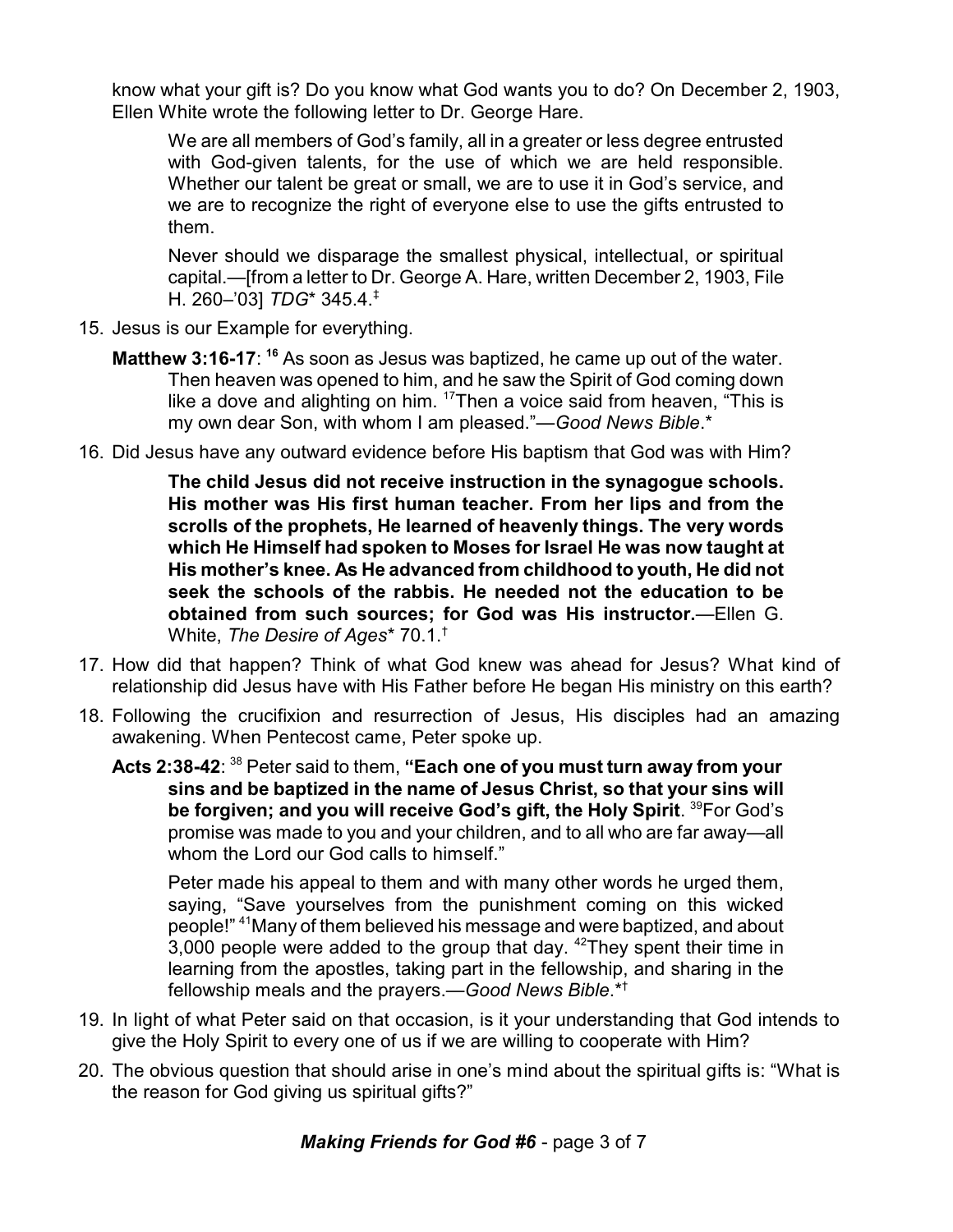- **1 Corinthians 12:7**: The Spirit's presence is shown in some way in each person for the good of all.—*Good News Bible*.\*
- **Ephesians 4:11-16**: <sup>11</sup>lt was he who "gave gifts"; he appointed some to be apostles, others to be prophets, others to be evangelists, others to be pastors and teachers. <sup>12</sup>**He did this to prepare all God's people for the work of Christian service**, in order to build up the body of Christ. <sup>13</sup>And so we shall all come together to that oneness in our faith and in our knowledge of the Son of God; **we shall become mature people, reaching to the very height of Christ's full stature. <sup>14</sup>Then we shall no longer be children, carried by the waves and blown about by every shifting wind of the teaching of deceitful people, who lead others into error by the tricks they invent.** <sup>15</sup>Instead, by speaking the truth in a spirit of love, we must grow up in every way to Christ, who is the head. <sup>16</sup>Under his control all the different parts of the body fit together, and the whole body is held together by every joint with which it is provided. So when each separate part works as it should, the whole body grows and builds itself up through love.—*Good News Bible*.\*†
- 21. Christians should not be like gullible children all of their lives. We/they need to grow up!
- 22. As you look around your church, do you recognize people who are gifted for ministering? Serving? Proclaiming? Teaching? Encouraging? And giving? What about being hospitable? Showing mercy? Being helpful and cheerful?
- 23. So, what is the relationship between these spiritual gifts promised by God and natural talents? If we have natural talents, does that mean that God cannot use those natural talents? Of course not.

The special gifts of the Spirit are not the only talents represented in the parable. **It includes all gifts and endowments, whether original or acquired, natural or spiritual. All are to be employed in Christ's service.** In becoming His disciples, we surrender ourselves to Him with all that we are and have. These gifts He returns to us purified and ennobled, to be used for His glory in blessing our fellow men.—Ellen G. White, *Christ's Object Lessons*\* 328.2.†

- 24. One of the things that is supposed to happen in the church is for the leadership to help us identify our spiritual gifts and show us how to use them. Is that happening in your church? Do you have natural talents that perhaps you have used for other purposes but which could be useful in the church to build it up?
- 25. Seventh-day Adventists are famous for their identification of "the seal of God" and "the mark of the beast." Notice what these verses teach us about the seal of God.
	- **2 Corinthians 1:20-22:** <sup>20</sup>For it is he who is the "Yes" to all God's promises. This is why through Jesus Christ our "Amen" is said to the glory of God. <sup>21</sup>It is God himself who makes us, together with you, sure of our life in union with Christ; it is God himself who has set us apart, <sup>22</sup>who has placed **his mark of ownership upon us**, and who has given us the Holy Spirit in our hearts as the guarantee of all that he has in store for us.—*Good News Bible*.\*†
	- **Ephesians 1:13**: And you also became God's people when you heard the true message, the Good News that brought you salvation. You believed in Christ, and **God put his stamp of ownership on you by giving you the Holy**

*Making Friends for God #6* - page 4 of 7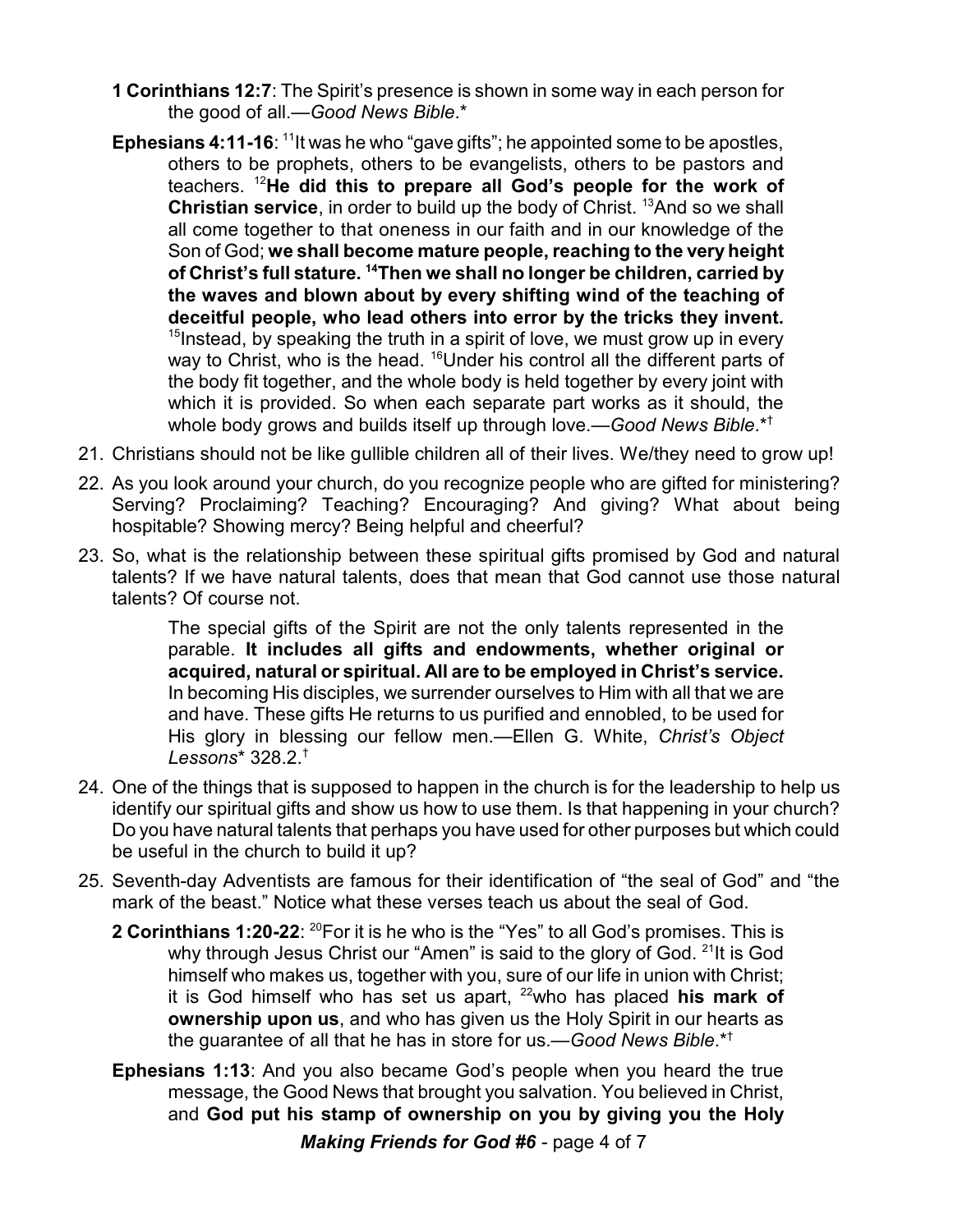## **Spirit he had promised.**—*Good News Bible*.\*†

- 26. What would happen if we surrendered ourselves to Christ and were willing be used by Him? What happened to Paul? Peter? John?
- 27. Read Luke 11:13; James 1:5; and Matthew 7:7. What are we supposed to do to identify the gifts God has given each of us? God is more than willing to give the gifts. We should pray to God. If we ask in accordance with His will, He will show us what He wants us to do.
- 28. So, why doesn't that happen on a much larger scale in the church?

Not until through faith and prayer the disciples had surrendered themselves fully for His working was the outpouring of the Spirit received. Then in a special sense the goods of heaven were committed to the followers of Christ.... The gifts are already ours in Christ, but their actual possession depends upon our reception of the Spirit of God.—Ellen G. White, *Christ's Object Lessons*\* 327.2.

29. Notice these interesting ideas.

**Spiritual gifts** *(see 1 Cor. 12:4-6)* are qualities that God imparts so we can serve Him effectively. **Ministries** are the general areas we can express our gifts in, and **activities** are the specific events that allow us to use our gifts. Spiritual gifts do not come fully developed. As the Holy Spirit impresses you with some area of service, pray that He will lead you to a specific ministry to exercise your gift through an outreach activity.—*Adult Sabbath School Bible Study Guide*\* for Wednesday, August 5.†§

- 30. As you think back over your relationships to the church and to God, have you identified one or more spiritual gifts that you have and which could be used in cooperation with the Holy Spirit to spread the gospel?
- 31. Read Matthew 25:14-30, the parable of the talents. Focus especially on verse 29.
- 32. Notice that the master gave to each servant talents according to his specific ability. They did not all receive the same quantity of gifts. Then, they had freedom to use the money they had received in an appropriate way. Notice that the point of the parable is not how many talents you were given at the beginning; it is how you used what you were given. It is the same with God. What matters is not what you have but rather what you do with what you have. **God has assured us that if we use our talents, they will grow.** As we use our talents, we will find ourselves bound more and more closely to God and the church.
- 33. There is a long chapter near the end of the book *Christ's Object Lessons* (pages 325-365) in which Ellen White described a variety of talents. The talents that God revealed to Ellen White in the that book included: **The Holy Spirit, mental faculties, speech, influence, time, health, strength, money, and kindly impulses and affections.** Notice that none of these "talents" are the ones mentioned in the Bible! (See 1 Corinthians 12:12-22; Romans 12:3-8; and Ephesians 4:7-16.)
- 34. So, what does God expect you to do with the talents or the spiritual gifts that He has given?

Every servant has some trust for which he is responsible; and the varied trusts are proportioned to our varied capabilities. In dispensing His gifts, God has not dealt with partiality. **He has distributed the talents according to the known powers of His servants, and He expects corresponding returns.**—Ellen G. White, *Testimonies for the Church*,\* vol. 2, 282.0.†

*Making Friends for God #6* - page 5 of 7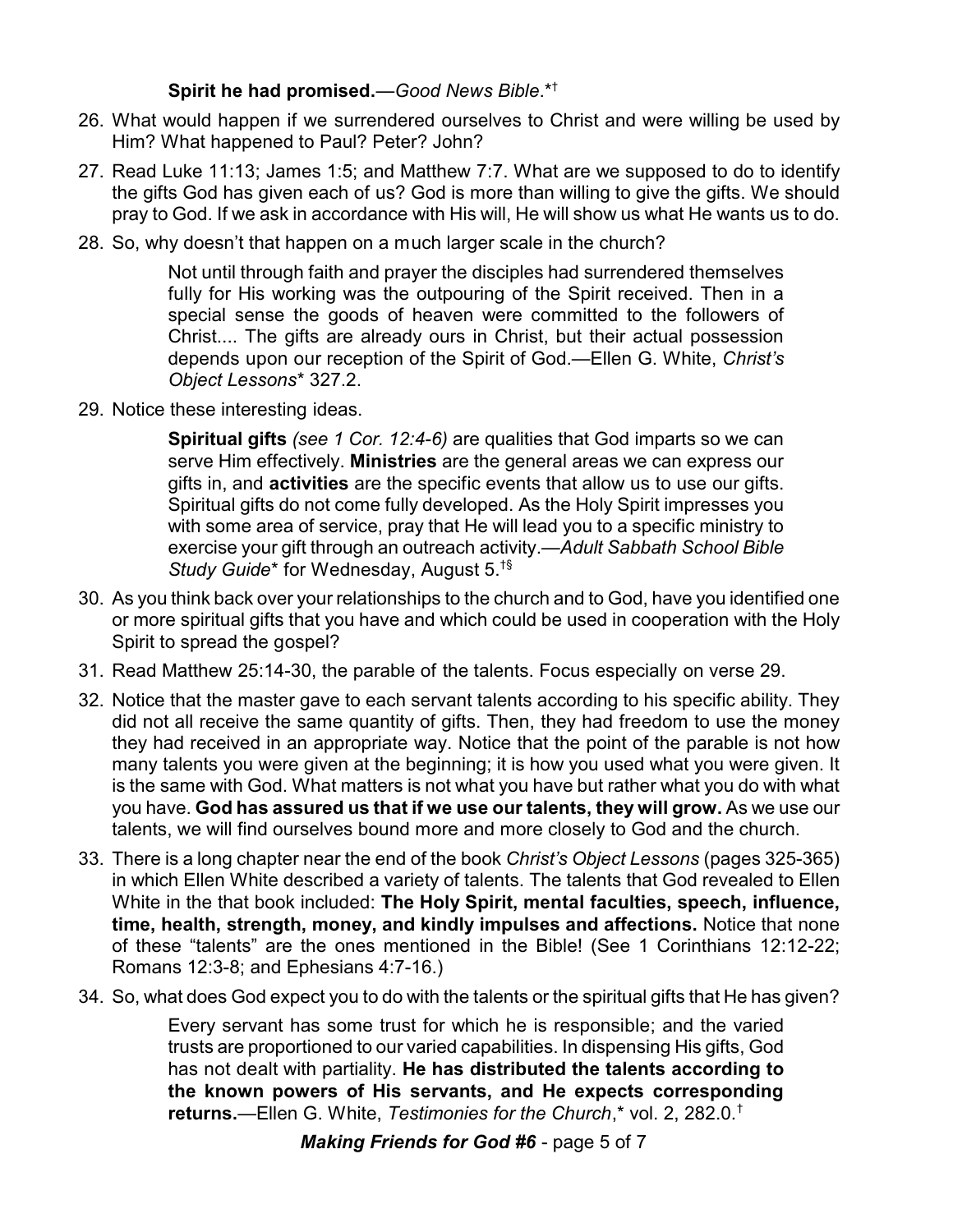- 35. Would you be willing to share with your Sabbath school class whatever you know about your spiritual gifts? Can you spell out some of the results of your using those spiritual gifts? Can you think of a spiritual gift used by another class member or someone else within the church that has been a blessing to you?
- 36. Do you still have vague ideas about what spiritual gifts really are? Are they only given to certain special people? Or, could they really be given to everyone? How can I discover my spiritual gifts?
- 37. We need to understand clearly that spiritual gifts are given for two purposes: (1) To build up the church and, thus, (2) To fulfill the mission of Christ in reaching the world with the gospel. The church is not just a club where we go to meet our friends once a week!
- 38. If you belong to a relatively small church where you know every other church member, you might be able to think of some spiritual gifts that other members have. If you belong to a much larger church where there are many members that you do not know personally, it might be more difficult. But, as we learned at the beginning of our lesson, having a variety of people in your church is a blessing, not a liability. The Holy Spirit knows what gifts should be given to each person.
- 39. Review again the spiritual gifts that are spelled out in 1 Corinthians 12, Romans 12, and Ephesians 4. Do you feel a burden to reach out to the people around you by using your spiritual gifts? Remember that **you do not have any natural abilities, natural strengths, talents, or spiritual gifts that were not given to you by God.** Spiritual gifts are specifically for the purpose of benefitting the church. Thus, how they are used and where they are used may be different from natural talents. Natural talents are often used to earn a living, become wealthy, maybe even for self-glorification. But, the true use of spiritual gifts is very different.
- 40. It is God's plan that when someone is convinced of the truth and chooses to join the Seventh-day Adventist Church and be baptized, s/he should be taught immediately about spiritual gifts and how s/he can be used to further the gospel. S/he should join a class taking him/her through the Bible and explaining to him/her book by book what the Bible teaches. Then, s/he needs to understand how to share that information with others.
- 41. In light of what we have studied in this lesson, do you still have any questions about these words–some of which are quoted in Item #34 above?

**To everyone there is given a work to do for the Master.** To each of His servants are committed special gifts, or talents. "Unto one he gave five talents, to another two, and to another one; to every man according to his several ability." Every servant has some trust for which he is responsible; and the varied trusts are proportioned to our varied capabilities. In dispensing His gifts, God has not dealt with partiality. He has distributed the talents according to the known powers of His servants, and He expects corresponding returns.—Ellen G. White, *Testimonies for the Church*,\* vol. 2, 281.3-282.0.†

- 42. Do you wish that you could choose your spiritual gift?
- 43. Think back to the time when you were a child. You might have dreamed of getting something special that you wanted as a birthday gift. But, when your birthday came, you got something probably far more useful from your parents. Are we willing to admit that the Holy Spirit might understand what gifts we can best use even better than we do?